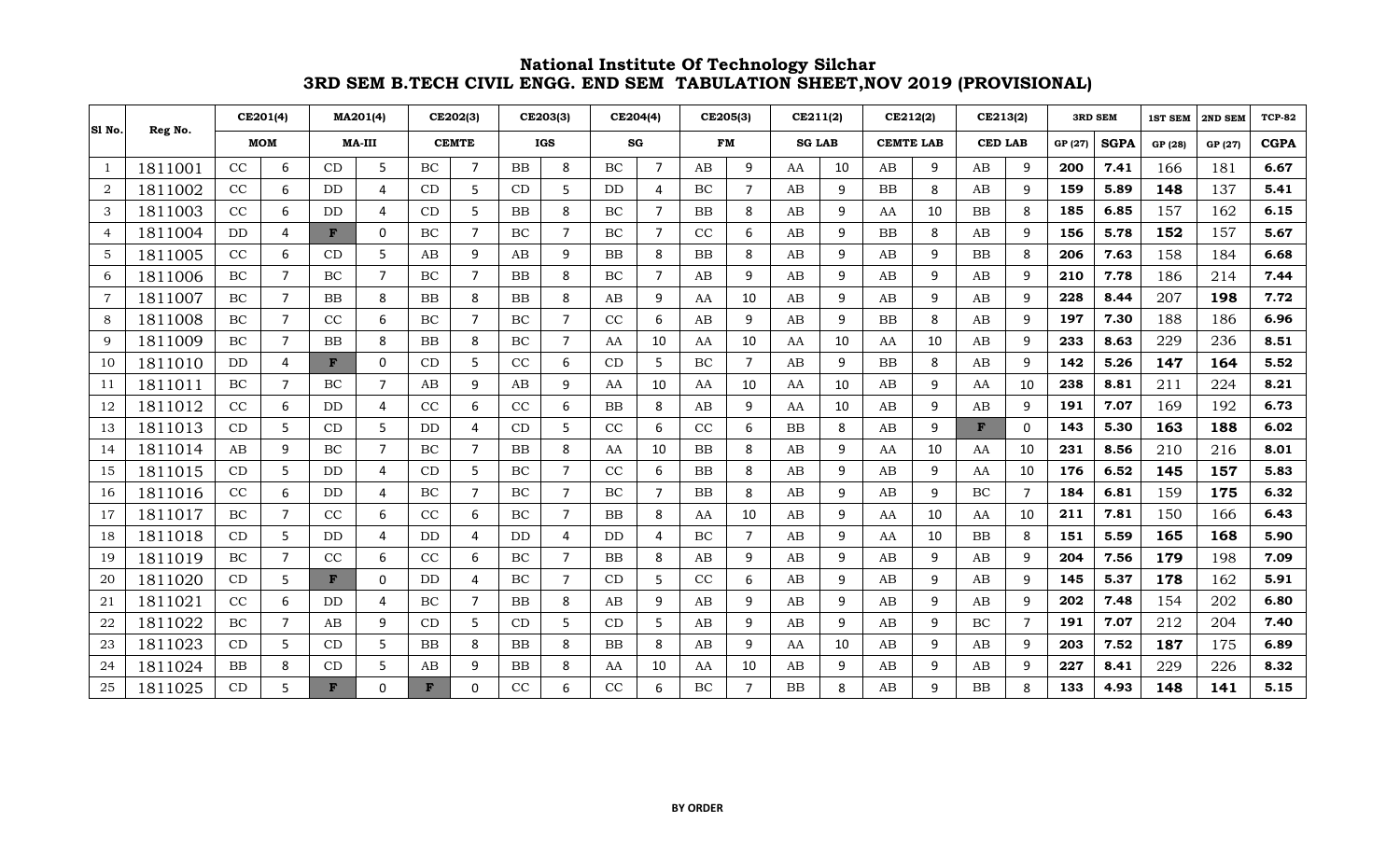|        |         | CE201(4)     |                | MA201(4)      |                | CE202(3)     |                | CE203(3)  |                | CE204(4)  |                | CE205(3)  |                | CE211(2)      |                | CE212(2)         |    | CE213(2)       |    | <b>3RD SEM</b> |             | <b>1ST SEM</b> | 2ND SEM | <b>TCP-82</b> |
|--------|---------|--------------|----------------|---------------|----------------|--------------|----------------|-----------|----------------|-----------|----------------|-----------|----------------|---------------|----------------|------------------|----|----------------|----|----------------|-------------|----------------|---------|---------------|
| SI No. | Reg No. |              | <b>MOM</b>     | <b>MA-III</b> |                | <b>CEMTE</b> |                |           | <b>IGS</b>     | SG        |                |           | <b>FM</b>      | <b>SG LAB</b> |                | <b>CEMTE LAB</b> |    | <b>CED LAB</b> |    | GP (27)        | <b>SGPA</b> | GP (28)        | GP (27) | <b>CGPA</b>   |
| 26     | 1811026 | <b>DD</b>    | 4              | F             | 0              | F            | 0              | DD        | $\overline{4}$ | DD        | 4              |           | $\mathbf{0}$   | AB            | 9              | AB               | 9  | $\rm CC$       | 6  | 92             | 3.41        | 86             | 80      | 3.15          |
| 27     | 1811027 | CC           | 6              | W             | <b>FALSE</b>   | BC           | $\overline{7}$ | BC        | 7              | <b>BB</b> | 8              | <b>BB</b> | 8              | BB            | 8              | AB               | 9  | <b>BB</b>      | 8  | 172            | 6.37        | 183            | 191     | 6.66          |
| 28     | 1811028 | BC           | $\overline{7}$ | CC            | 6              | BC           | 7              | BC        | 7              | BB        | 8              | AB        | 9              | AA            | 10             | AB               | 9  | AA             | 10 | 211            | 7.81        | 183            | 203     | 7.28          |
| 29     | 1811029 | CC           | 6              | <b>DD</b>     | 4              | CC           | 6              | BC        | 7              | <b>BB</b> | 8              | AB        | 9              | AB            | 9              | AA               | 10 | AB             | 9  | 194            | 7.19        | 148            | 149     | 5.99          |
| 30     | 1811030 | BC           | $\overline{7}$ | BC            | $\overline{7}$ | AB           | 9              | AB        | 9              | BB        | 8              | AA        | 10             | AA            | 10             | AA               | 10 | AB             | 9  | 230            | 8.52        | 201            | 219     | 7.93          |
| 31     | 1811031 | CC           | 6              | CC            | 6              | DD           | 4              | CC        | 6              | BC        | $\overline{7}$ | AB        | 9              | AA            | 10             | AB               | 9  | AB             | q  | 189            | 7.00        | 187            | 163     | 6.57          |
| 32     | 1811032 | <b>BB</b>    | 8              | <b>BB</b>     | 8              | AB           | 9              | <b>BB</b> | 8              | AB        | 9              | AA        | 10             | AA            | 10             | AA               | 10 | AA             | 10 | 241            | 8.93        | 175            | 221     | 7.77          |
| 33     | 1811033 | CC           | 6              | CD            | 5              | BC           | $\overline{7}$ | BC        | $\overline{7}$ | AB        | 9              | BB        | 8              | AA            | 10             | AB               | 9  | AB             | 9  | 202            | 7.48        | 163            | 212     | 7.04          |
| 34     | 1811034 | CD           | 5              | CC            | 6              | DD           | 4              | DD        | 4              | CD        | 5              | CD        | .5             | <b>BB</b>     | 8              | AB               | 9  | <b>BB</b>      | 8  | 153            | 5.67        | 134            | 163     | 5.49          |
| 35     | 1811035 | CD           | 5              | CC            | 6              | BC           | $\overline{7}$ | BC        | 7              | BB        | 8              | AA        | 10             | AA            | 10             | AA               | 10 | <b>BB</b>      | 8  | 204            | 7.56        | 167            | 193     | 6.88          |
| 36     | 1811036 | $\mathbf{F}$ | 0              | $\mathbf{F}$  | 0              | $\mathbf{F}$ | 0              | CD        | 5              | DD        | 4              | CC        | 6              | BC            | $\overline{7}$ | <b>BB</b>        | 8  | <b>BB</b>      | 8  | 95             | 3.52        | 110            | 115     | 3.90          |
| 37     | 1811037 | <b>DD</b>    | 4              | <b>DD</b>     | 4              | F            | 0              | CD        | 5              | DD        | 4              | CD        | 5              | BC            | $\overline{7}$ | <b>BB</b>        | 8  | <b>DD</b>      | 4  | 116            | 4.30        | 117            | 136     | 4.50          |
| 38     | 1811038 | AB           | 9              | <b>BB</b>     | 8              | BC           | $\overline{7}$ | CC        | 6              | <b>BB</b> | 8              | AA        | 10             | AB            | 9              | AA               | 10 | AB             | q  | 225            | 8.33        | 183            | 218     | 7.63          |
| 39     | 1811039 | BC           | 7              | CC            | 6              | CC           | 6              | BB        | 8              | <b>BB</b> | 8              | AB        | 9              | AB            | 9              | AB               | 9  | <b>BB</b>      | 8  | 205            | 7.59        | 188            | 200     | 7.23          |
| 40     | 1811040 | <b>DD</b>    | 4              | $\mathbf{F}$  | 0              | $\mathbf{F}$ | 0              | DD        | 4              | <b>DD</b> | 4              | BC        | 7              | AB            | 9              | AB               | 9  | <b>BB</b>      | 8  | 117            | 4.33        | 116            | 96      | 4.01          |
| 41     | 1811041 | BC           | $\overline{7}$ | BC            | $\overline{7}$ | BC           | $\overline{7}$ | BC        | $\overline{7}$ | AB        | 9              | AB        | 9              | AB            | 9              | AB               | 9  | <b>BB</b>      | 8  | 213            | 7.89        | 178            | 192     | 7.11          |
| 42     | 1811042 | CC           | 6              | <b>DD</b>     | 4              | CC           | 6              | CC        | 6              | CC        | 6              | AB        | q              | AB            | 9              | <b>BB</b>        | 8  | AB             | 9  | 179            | 6.63        | 162            | 178     | 6.33          |
| 43     | 1811043 | CC           | 6              | CC            | 6              | BC           | 7              | BC        | 7              | <b>BB</b> | 8              | AB        | 9              | AB            | 9              | AA               | 10 | AB             | 9  | 205            | 7.59        | 183            | 206     | 7.24          |
| 44     | 1811044 | BC           | $\overline{7}$ | CC            | 6              | <b>BB</b>    | 8              | BB        | 8              | AB        | 9              | AB        | 9              | AA            | 10             | AA               | 10 | <b>BB</b>      | 8  | 219            | 8.11        | 193            | 200     | 7.46          |
| 45     | 1811045 | <b>BC</b>    | $\overline{7}$ | CD            | 5              | <b>BB</b>    | 8              | <b>BB</b> | 8              | AB        | 9              | AB        | 9              | AA            | 10             | AA               | 10 | AB             | q  | 217            | 8.04        | 162            | 192     | 6.96          |
| 46     | 1811046 | CC           | 6              | BC            | $\overline{7}$ | CC           | 6              | <b>BC</b> | $\overline{7}$ | BC        | $\overline{7}$ | <b>BB</b> | 8              | AB            | 9              | AA               | 10 | CD             | 5  | 191            | 7.07        | 131            | 179     | 6.11          |
| 47     | 1811048 | CC           | 6              | CD            | 5              | BC           | $\overline{ }$ | <b>BC</b> | 7              | <b>BB</b> | 8              | AB        | q              | AB            | 9              | AA               | 10 | CD             | 5  | 193            | 7.15        | 162            | 148     | 6.13          |
| 48     | 1811049 | CD           | 5              | CC            | 6              | CD           | 5              | CD        | 5              | <b>DD</b> | 4              | BC        | $\overline{7}$ | AB            | 9              | AB               | 9  | AB             | q  | 165            | 6.11        | 179            | 159     | 6.13          |
| 49     | 1811050 | BC           | $\overline{7}$ | <b>BB</b>     | 8              | BC           | $\overline{7}$ | CC        | 6              | <b>BB</b> | 8              | AA        | 10             | AB            | 9              | AA               | 10 | AB             | q  | 217            | 8.04        | 194            | 199     | 7.44          |
| 50     | 1811052 | DD           | 4              | F             | 0              | CC           | 6              | CD        | 5              | BC        | $\overline{7}$ | <b>BB</b> | 8              | AB            | 9              | AB               | 9  | <b>BC</b>      |    | 151            | 5.59        | 112            | 113     | 4.59          |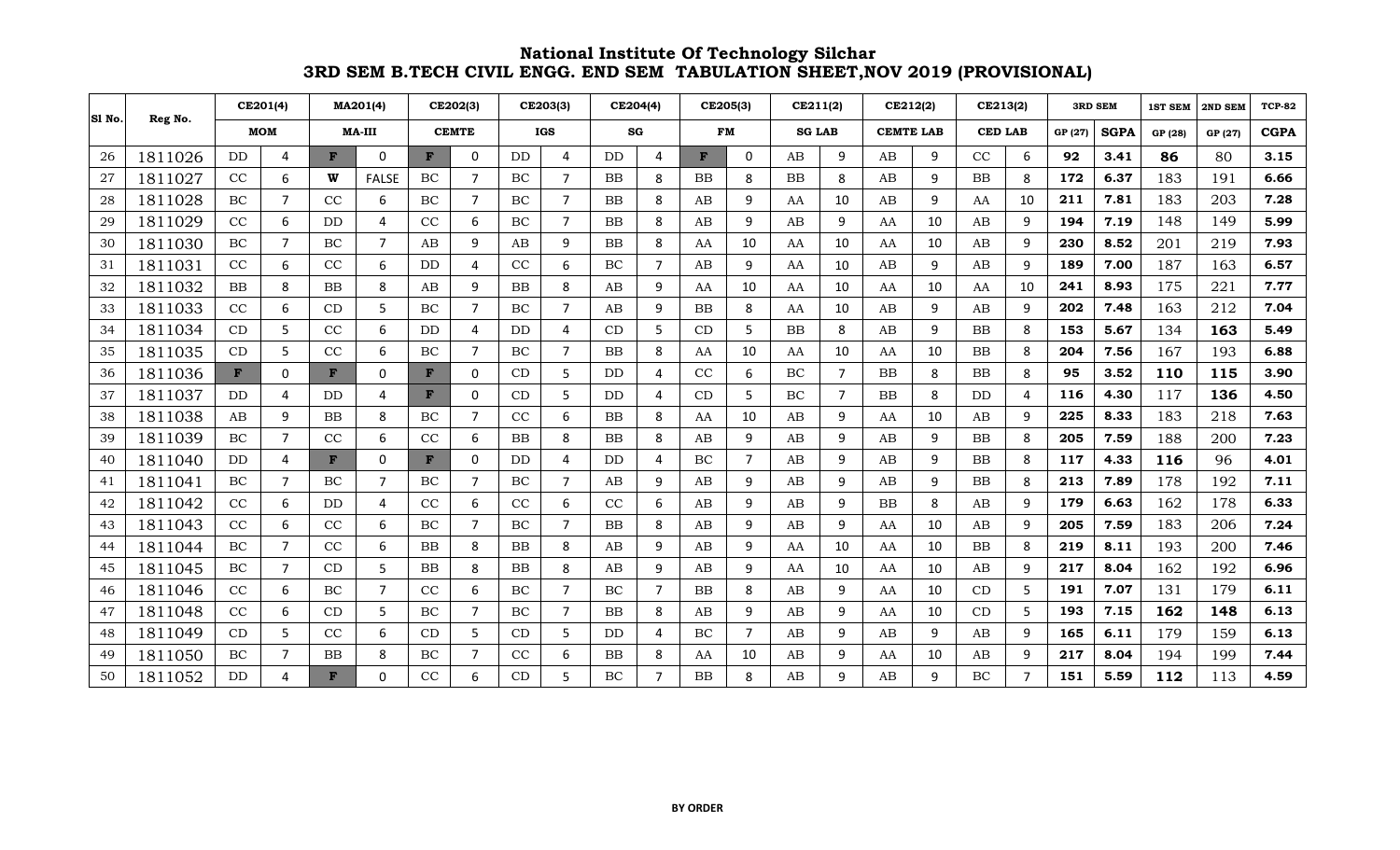|        |         |              | CE201(4)       |              | MA201(4)       |              | CE202(3)       |              | CE203(3)       |              | CE204(4)       |           | CE205(3)              |               | CE211(2)       |                  | CE212(2) |                | CE213(2) | <b>3RD SEM</b> |             | <b>1ST SEM</b> | 2ND SEM | <b>TCP-82</b> |
|--------|---------|--------------|----------------|--------------|----------------|--------------|----------------|--------------|----------------|--------------|----------------|-----------|-----------------------|---------------|----------------|------------------|----------|----------------|----------|----------------|-------------|----------------|---------|---------------|
| SI No. | Reg No. |              | <b>MOM</b>     | $MA-III$     |                | <b>CEMTE</b> |                | <b>IGS</b>   |                | SG           |                |           | <b>FM</b>             | <b>SG LAB</b> |                | <b>CEMTE LAB</b> |          | <b>CED LAB</b> |          | GP (27)        | <b>SGPA</b> | GP (28)        | GP (27) | <b>CGPA</b>   |
| 51     | 1811053 | BC           | $\overline{7}$ | CC           | 6              | CC           | 6              | BC           | $\overline{7}$ | <b>BB</b>    | 8              | AB        | 9                     | AB            | 9              | AB               | 9        | CD             | 5        | 196            | 7.26        | 170            | 176     | 6.61          |
| 52     | 1811054 | $\mathbf{F}$ | $\Omega$       | $\mathbf{F}$ | 0              | F            | 0              | DD           | 4              | $\mathbf{F}$ | $\Omega$       | <b>DD</b> | $\boldsymbol{\Delta}$ | BC            | $\overline{7}$ | AB               | 9        | <b>BB</b>      | 8        | 72             | 2.67        | 82             | 124     | 3.39          |
| 53     | 1811055 | BC           | $\overline{7}$ | BC           | $\overline{7}$ | <b>BB</b>    | 8              | AB           | 9              | BC           | $\overline{7}$ | AA        | 10                    | AB            | 9              | AA               | 10       | <b>BB</b>      | 8        | 219            | 8.11        | 198            | 218     | 7.74          |
| 54     | 1811056 | BC           | $\overline{7}$ | <b>BB</b>    | 8              | AB           | 9              | BB           | 8              | AB           | 9              | AA        | 10                    | AA            | 10             | AB               | 9        | AB             | q        | 233            | 8.63        | 191            | 227     | 7.94          |
| 55     | 1811057 | AB           | 9              | BC           | $\overline{7}$ | AB           | 9              | BB           | 8              | <b>BB</b>    | 8              | AB        | 9                     | AB            | 9              | AB               | 9        | CD             | 5        | 220            | 8.15        | 220            | 212     | 7.95          |
| 56     | 1811058 | $\mathbf{F}$ | $\Omega$       | W            | <b>FALSE</b>   | $\mathbf{F}$ | 0              | DD           | 4              | <b>DD</b>    | 4              | F         | $\mathbf{0}$          | BB            | 8              | <b>BB</b>        | 8        | DD             | 4        | 68             | 2.52        | 83             | 137     | 3.51          |
| 57     | 1811059 | $\mathbf{F}$ | 0              | W            | <b>FALSE</b>   | $\mathbf{F}$ | 0              | $\mathbf{F}$ | 0              | $\mathbf{F}$ | 0              | F         | 0                     | BC            | $\overline{7}$ | $\mathbf{F}$     | 0        | F              | 0        | 14             | 0.52        | 57             | 67      | 1.68          |
| 58     | 1811060 | CC           | 6              | CD           | 5              | CC           | 6              | BC           | 7              | BC           | $\overline{7}$ | BB        | 8                     | AB            | 9              | AA               | 10       | AB             | 9        | 191            | 7.07        | 174            | 180     | 6.65          |
| 59     | 1811061 | CC           | 6              | CD           | 5              | CC           | 6              | BC           | 7              | BC           | $\overline{7}$ | BC        | 7                     | AB            | 9              | AB               | 9        | <b>BB</b>      | -8       | 184            | 6.81        | 139            | 157     | 5.85          |
| 60     | 1811062 | <b>DD</b>    | 4              | DD.          | $\overline{4}$ | BC           | $\overline{7}$ | AB           | 9              | CC           | 6              | BC        | 7                     | AB            | 9              | AB               | 9        | <b>BB</b>      | 8        | 177            | 6.56        | 147            | 184     | 6.20          |
| 61     | 1811063 | BC           | $\overline{7}$ | CC           | 6              | <b>BB</b>    | 8              | AB           | 9              | <b>BB</b>    | 8              | <b>BB</b> | 8                     | AB            | 9              | AB               | 9        | BB             | 8        | 211            | 7.81        | 172            | 172     | 6.77          |
| 62     | 1811064 | CC           | 6              | CD           | 5              | BC           | $\overline{7}$ | BB           | 8              | <b>BB</b>    | 8              | <b>BB</b> | 8                     | AB            | 9              | AA               | 10       | AA             | 10       | 203            | 7.52        | 180            | 188     | 6.96          |
| 63     | 1811065 | $\rm BC$     | $\overline{7}$ | BB           | 8              | CC           | 6              | BC           | $\overline{7}$ | BB           | 8              | BB        | 8                     | AB            | 9              | AB               | 9        | BB             | 8        | 207            | 7.67        | 191            | 187     | 7.13          |
| 64     | 1811066 | CD           | 5              | CD           | 5              | CC           | 6              | BB           | 8              | <b>BB</b>    | 8              | <b>BB</b> | 8                     | AB            | 9              | AB               | 9        | BB             | 8        | 190            | 7.04        | 166            | 199     | 6.77          |
| 65     | 1811067 | <b>BC</b>    | $\overline{7}$ | BC           | $\overline{7}$ | <b>BB</b>    | 8              | AB           | 9              | <b>BB</b>    | 8              | <b>BB</b> | 8                     | AB            | 9              | AA               | 10       | <b>BB</b>      | 8        | 217            | 8.04        | 172            | 215     | 7.37          |
| 66     | 1811068 | BC           | $\overline{7}$ | BC           | $\overline{7}$ | <b>BB</b>    | 8              | AB           | 9              | AB           | 9              | AB        | 9                     | AA            | 10             | AB               | 9        | AB             | 9        | 226            | 8.37        | 194            | 222     | 7.83          |
| 67     | 1811069 | CC           | 6              | CD           | 5              | CC           | 6              | BB           | 8              | BC           | $\overline{7}$ | CC        | 6                     | <b>BB</b>     | 8              | <b>BB</b>        | 8        | <b>BB</b>      | 8        | 180            | 6.67        | 168            | 174     | 6.37          |
| 68     | 1811070 | BC           | 7              | BC           | $\overline{7}$ | <b>BB</b>    | 8              | AB           | 9              | <b>BB</b>    | 8              | <b>BB</b> | 8                     | AB            | 9              | AB               | 9        | AB             | q        | 217            | 8.04        | 203            | 218     | 7.78          |
| 69     | 1811072 | $\mathbf{F}$ | 0              | CD           | 5              | CD           | 5              | $\rm BC$     | $\overline{7}$ | CC           | 6              | CD        | .5                    | BB            | 8              | AB               | 9        | <b>BB</b>      | 8        | 145            | 5.37        | 160            | 146     | 5.50          |
| 70     | 1811073 | BC           | $\overline{7}$ | <b>DD</b>    | 4              | BC           | $\overline{7}$ | AB           | 9              | <b>BB</b>    | 8              | BC        | $\overline{7}$        | AB            | 9              | AA               | 10       | AA             | 10       | 203            | 7.52        | 190            | 207     | 7.32          |
| 71     | 1811074 | <b>BB</b>    | 8              | CC           | 6              | BC           | $\overline{7}$ | AB           | 9              | <b>BB</b>    | 8              | BB        | 8                     | AB            | 9              | AA               | 10       | AB             | 9        | 216            | 8.00        | 208            | 218     | 7.83          |
| 72     | 1811075 | BC           | $\overline{7}$ | CC           | 6              | BC           | $\overline{ }$ | <b>BB</b>    | 8              | BC           | $\overline{7}$ | <b>BB</b> | 8                     | BB            | 8              | AB               | 9        | AA             | 10       | 203            | 7.52        | 205            | 186     | 7.24          |
| 73     | 1811076 | BC           | $\overline{7}$ | CC           | 6              | BC           | $\overline{7}$ | <b>BB</b>    | 8              | BC           | $\overline{7}$ | <b>BB</b> | 8                     | AB            | 9              | AB               | 9        | <b>BB</b>      | 8        | 201            | 7.44        | 190            | 195     | 7.15          |
| 74     | 1811077 | BC           | $\overline{7}$ | BC           | $\overline{7}$ | BC           | $\overline{7}$ | AB           | 9              | <b>BB</b>    | 8              | <b>BB</b> | 8                     | AB            | 9              | AA               | 10       | AB             | q        | 216            | 8.00        | 181            | 201     | 7.29          |
| 75     | 1811078 | CD           | 5              | CC           | 6              | CC           | 6              | BB           | 8              | AB           | q              | <b>BB</b> |                       | AB            | 9              | AB               | 9        | AB             | q        | 200            | 7.41        | 215            | 210     | 7.62          |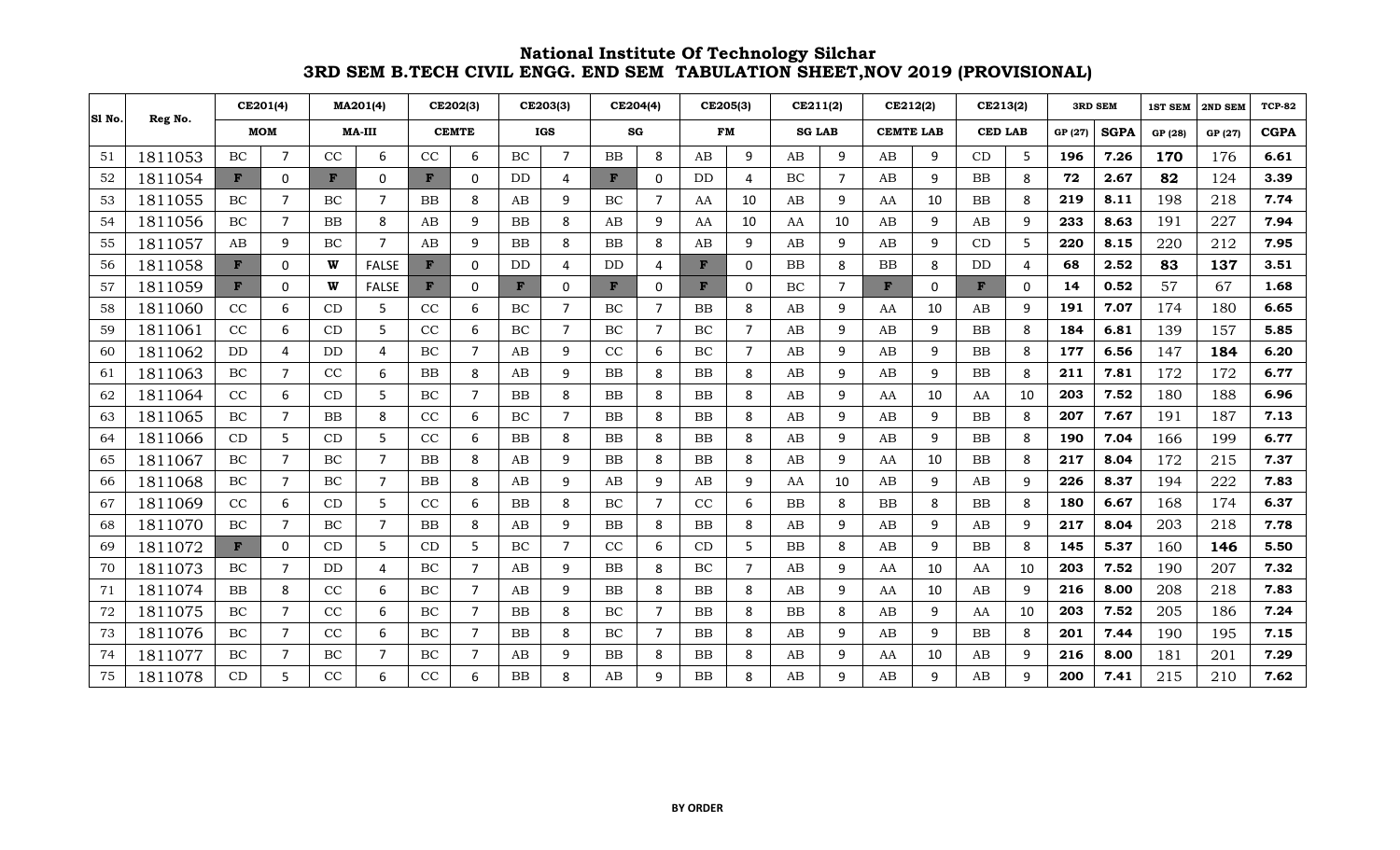|        |         |              | CE201(4)       |               | MA201(4)       |              | CE202(3)       |            | CE203(3) |           | CE204(4)       |           | CE205(3)              |               | CE211(2)       |                  | CE212(2) |                | CE213(2) | <b>3RD SEM</b> |      | <b>1ST SEM</b> | 2ND SEM | <b>TCP-82</b> |
|--------|---------|--------------|----------------|---------------|----------------|--------------|----------------|------------|----------|-----------|----------------|-----------|-----------------------|---------------|----------------|------------------|----------|----------------|----------|----------------|------|----------------|---------|---------------|
| SI No. | Reg No. |              | <b>MOM</b>     | <b>MA-III</b> |                | <b>CEMTE</b> |                | <b>IGS</b> |          | SG        |                |           | <b>FM</b>             | <b>SG LAB</b> |                | <b>CEMTE LAB</b> |          | <b>CED LAB</b> |          | GP (27)        |      | GP (28)        | GP (27) | <b>CGPA</b>   |
| 76     | 1811079 | $_{\rm BB}$  | 8              | BC            | $\overline{7}$ | AB           | 9              | AA         | 10       | <b>BB</b> | 8              | AB        | q                     | AB            | 9              | AA               | 10       | AB             | 9        | 232            | 8.59 | 178            | 211     | 7.57          |
| 77     | 1811080 | $_{\rm BB}$  | 8              | CC            | 6              | CC           | 6              | BC         | 7        | BC        | $\overline{7}$ | <b>BB</b> | 8                     | AB            | 9              | AB               | 9        | <b>BB</b>      | 8        | 199            | 7.37 | 159            | 194     | 6.73          |
| 78     | 1811081 | $_{\rm BB}$  | 8              | <b>BB</b>     | 8              | BB           | 8              | BB         | 8        | AB        | 9              | CC        | 6                     | BB            | 8              | AB               | 9        | <b>BB</b>      | -8       | 216            | 8.00 | 175            | 205     | 7.27          |
| 79     | 1811082 | CD           | 5              | CC            | 6              | <b>BB</b>    | 8              | AB         | 9        | AA        | 10             | BC        | 7                     | AB            | 9              | AB               | 9        | <b>BB</b>      | 8        | 208            | 7.70 | 167            | 207     | 7.10          |
| 80     | 1811083 | AB           | 9              | BC            | $\overline{7}$ | BB           | 8              | AB         | 9        | AB        | 9              | AA        | 10                    | AB            | 9              | AA               | 10       | AB             | 9        | 237            | 8.78 | 178            | 192     | 7.40          |
| 81     | 1811085 | <b>BB</b>    | 8              | <b>BC</b>     | $\overline{7}$ | CC           | 6              | CC         | 6        | BC        | $\overline{7}$ | <b>BB</b> | 8                     | AB            | 9              | AA               | 10       | <b>BB</b>      | 8        | 202            | 7.48 | 204            | 207     | 7.48          |
| 82     | 1811086 | <b>BC</b>    | $\overline{7}$ | CC            | 6              | BC           | $\overline{7}$ | BB         | 8        | <b>BB</b> | 8              | AA        | 10                    | AB            | 9              | AA               | 10       | <b>BB</b>      | 8        | 213            | 7.89 | 194            | 201     | 7.41          |
| 83     | 1811087 | CC           | 6              | CD            | 5              | BC           | $\overline{7}$ | $\rm BC$   | 7        | BC        | $\overline{7}$ | CC        | 6                     | AB            | 9              | AB               | 9        | AA             | 10       | 188            | 6.96 | 150            | 168     | 6.17          |
| 84     | 1811088 | CD           | 5              | CD            | 5              | BC           | $\overline{7}$ | <b>BB</b>  | 8        | AB        | 9              | CC        | 6                     | AB            | 9              | AB               | 9        | <b>BB</b>      | 8        | 191            | 7.07 | 139            | 176     | 6.17          |
| 85     | 1811089 | AB           | 9              | <b>BB</b>     | 8              | BC           | 7              | AB         | 9        | AB        | 9              | AB        | 9                     | AB            | 9              | AA               | 10       | AA             | 10       | 237            | 8.78 | 200            | 220     | 8.01          |
| 86     | 1811090 | <b>BB</b>    | 8              | CC            | 6              | <b>BB</b>    | 8              | AB         | 9        | AB        | 9              | <b>BB</b> | 8                     | AB            | 9              | AA               | 10       | AB             | -9       | 223            | 8.26 | 161            | 195     | 7.06          |
| 87     | 1811091 | CD           | 5              | W             | <b>FALSE</b>   | CD           | 5              | DD         | 4        | CC        | 6              | BC        | $\overline{7}$        | CD            | 5              | <b>BB</b>        | 8        | BB             | 8        | 134            | 4.96 | 114            | 151     | 4.87          |
| 88     | 1811092 | CC           | 6              | <b>DD</b>     | 4              | CC           | 6              | CC         | 6        | BC        | $\overline{7}$ | BC        | 7                     | <b>BB</b>     | 8              | AB               | 9        | AB             | q        | 177            | 6.56 | 142            | 169     | 5.95          |
| 89     | 1811094 | $_{\rm BB}$  | 8              | <b>BC</b>     | $\overline{7}$ | BC           | 7              | BB         | 8        | <b>BB</b> | 8              | AB        | 9                     | AB            | 9              | AB               | 9        | AB             | q        | 218            | 8.07 | 185            | 206     | 7.43          |
| 90     | 1811095 | BC           | $\overline{7}$ | <b>BB</b>     | 8              | BC           | 7              | BB         | 8        | AB        | 9              | BC        | 7                     | BB            | 8              | AB               | 9        | <b>BB</b>      | 8        | 212            | 7.85 | 196            | 205     | 7.48          |
| 91     | 1811097 | BC           | $7^{\circ}$    | CD            | 5              | BC           | 7              | CC         | 6        | CC        | 6              | BC        | 7                     | BB            | 8              | AA               | 10       | AB             | 9        | 186            | 6.89 | 169            | 200     | 6.77          |
| 92     | 1811098 | $\mathbf{F}$ | $\mathbf 0$    | <b>DD</b>     | 4              | BC           | $\overline{7}$ | CC         | 6        | CC        | 6              | CD        | 5                     | BC            | $\overline{7}$ | <b>BB</b>        | 8        | AB             | q        | 142            | 5.26 | 110            | 161     | 5.04          |
| 93     | 1811099 | BC           | $\overline{7}$ | CC            | 6              | <b>BB</b>    | 8              | AB         | 9        | BB        | 8              | AB        | 9                     | <b>BB</b>     | 8              | AA               | 10       | AA             | 10       | 218            | 8.07 | 196            | 220     | 7.73          |
| 94     | 1811100 | $\mathbf{F}$ | 0              | F             | 0              | F            | 0              | CD         | 5        | DD        | 4              | <b>DD</b> | $\boldsymbol{\Delta}$ | BC            | $\overline{7}$ | AB               | 9        | BB             | 8        | 91             | 3.37 | 98             | 136     | 3.96          |
| 95     | 1811101 | CD           | 5              | <b>DD</b>     | 4              | BC           | $\overline{7}$ | <b>BB</b>  | 8        | <b>BB</b> | 8              | <b>BB</b> | 8                     | AB            | 9              | AB               | 9        | AB             | 9        | 191            | 7.07 | 163            | 187     | 6.60          |
| 96     | 1811102 | <b>BC</b>    | $\overline{7}$ | <b>BC</b>     | $\overline{7}$ | BC           | $\overline{7}$ | <b>BB</b>  | 8        | <b>BB</b> | 8              | <b>BB</b> | 8                     | <b>BB</b>     | 8              | AB               | 9        | AB             | q        | 209            | 7.74 | 178            | 197     | 7.12          |
| 97     | 1811103 | <b>BC</b>    | $\overline{7}$ | CC            | 6              | CC           | 6              | <b>BC</b>  | 7        | <b>BB</b> | 8              | <b>BB</b> | 8                     | AB            | 9              | AB               | 9        | <b>BB</b>      | 8        | 199            | 7.37 | 159            | 204     | 6.85          |
| 98     | 1811104 | <b>BC</b>    | $\overline{7}$ | CD            | 5              | CD           | 5              | CC         | 6        | BC        | $\overline{7}$ | BC        | $\overline{7}$        | AB            | 9              | AA               | 10       | <b>BB</b>      | 8        | 184            | 6.81 | 155            | 195     | 6.51          |
| 99     | 1811105 | <b>BB</b>    | 8              | <b>BC</b>     | $\overline{7}$ | <b>BB</b>    | 8              | AB         | 9        | BC        | $\overline{7}$ | AB        | 9                     | AB            | 9              | AA               | 10       | AA             | 10       | 224            | 8.30 | 199            | 233     | 8.00          |
| 100    | 1811106 | <b>BB</b>    | 8              | CC            | 6              | AB           | 9              | AA         | 10       | AB        | 9              | AA        | 10                    | AB            | 9              | AB               | 9        | AA             | 10       | 235            | 8.70 | 186            | 221     | 7.83          |